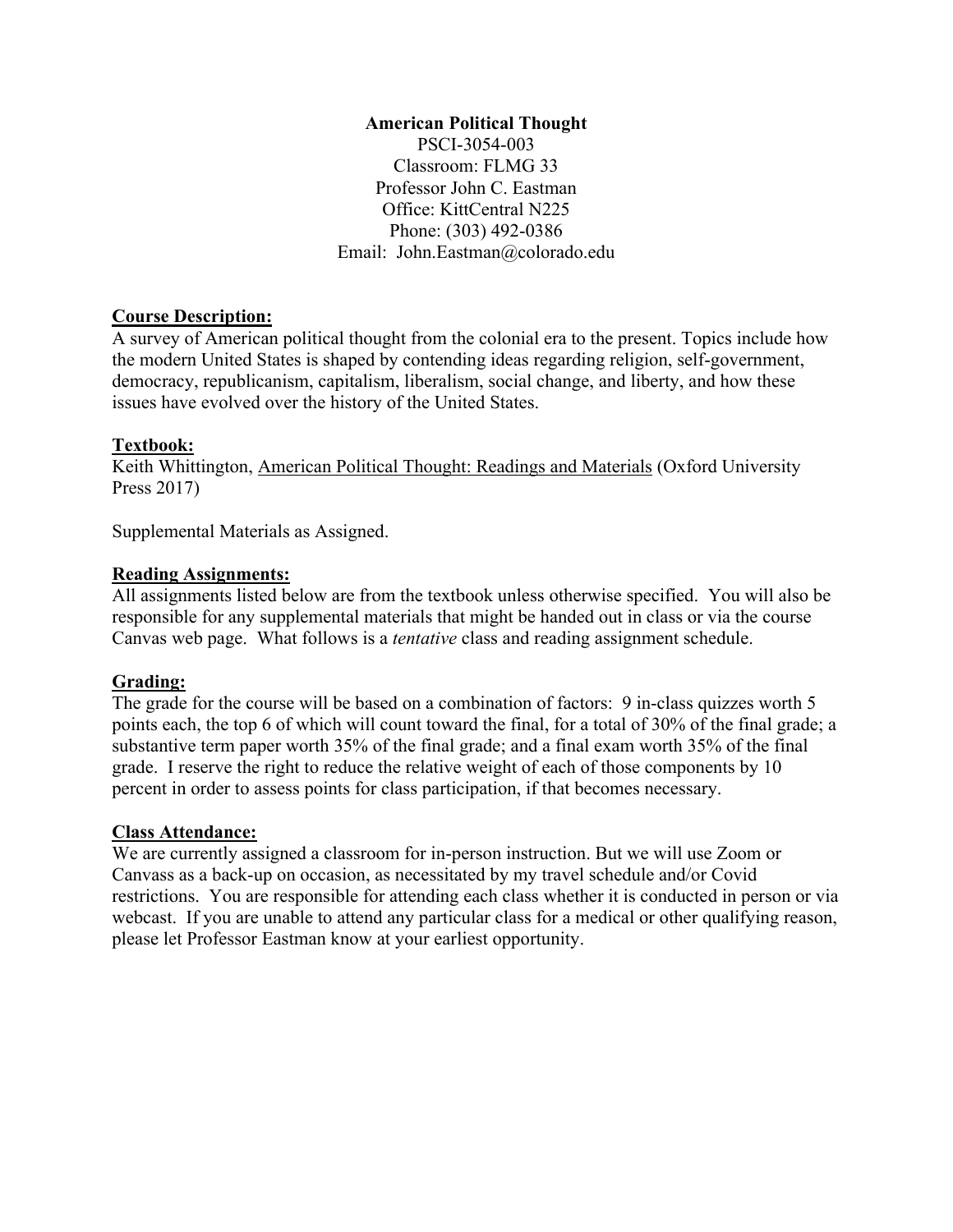# *Tentative* Class Assignments:

| <u>Date</u>                           | <b>Assignment</b>         | # <b>Pages</b> |
|---------------------------------------|---------------------------|----------------|
| Tues., Aug 25:                        | Introduction, pp. 1-12    | 12             |
| The Colonial Era, Before 1776         |                           |                |
| Thurs. Aug 27:                        | Pp. 13-38                 | 26             |
| Tues, Sept 1:                         | Pp. 39-56                 | 18             |
| Thur., Sept 3:                        | Pp. 57-78                 | 22             |
| The Founding Era, 1776-1791           |                           |                |
| Tues., Sept 8:                        | Pp. 81-99                 | 19             |
| Thurs., Sept 10:                      | 99-125                    | 27             |
| Tues, Sept. 15:                       | pp. 126-156               | 31             |
| The Early National Era, 1792-1828     |                           |                |
| Thur., Sept 17:                       | pp. 159-181               | 23             |
| Tues, Sept 22:                        | pp. 182-203               | 22             |
| Thurs., Sept 24:                      | pp. 204-228               | 25             |
|                                       | Paper Topic Proposals DUE |                |
| The Jacksonian Era, 1829-1860         |                           |                |
| Tues., Sept 29:                       | pp. 231-264               | 34             |
| Thur., Oct 1:                         | pp. 265-283               | 19             |
| Tues, Oct. 6:                         | pp. 284-306               | 22             |
| Civil War & Reconstruction, 1861-1876 |                           |                |
| Thurs, Oct 8:                         | pp. 309-329               | 21             |
| Tues., Oct. 13                        | pp. 330-360               | 31             |
| <b>The Guilded Age, 1877-1900</b>     |                           |                |
| Thurs., Oct. 15                       | pp. 363-385               | 23             |
| Tues., Oct. 20                        | pp. 386-421               | 35             |
| The Progressive Era, 1901-1932        |                           |                |
| Thurs., Oct. 22                       | pp. 425-445               | 21             |
| Tues., Oct. 27                        | pp. 446-464               | 18             |
| Thurs., Oct. 29                       | pp. 465-495               | 30             |
| The New Deal Era, 1933-1950           |                           |                |
| Tues., Nov. 3                         | pp. 499-518               | 19             |
| Thurs., Nov. 5                        | pp. 519-534               | 16             |
| Tues., Nov. 10                        | pp. 535-559               | 25             |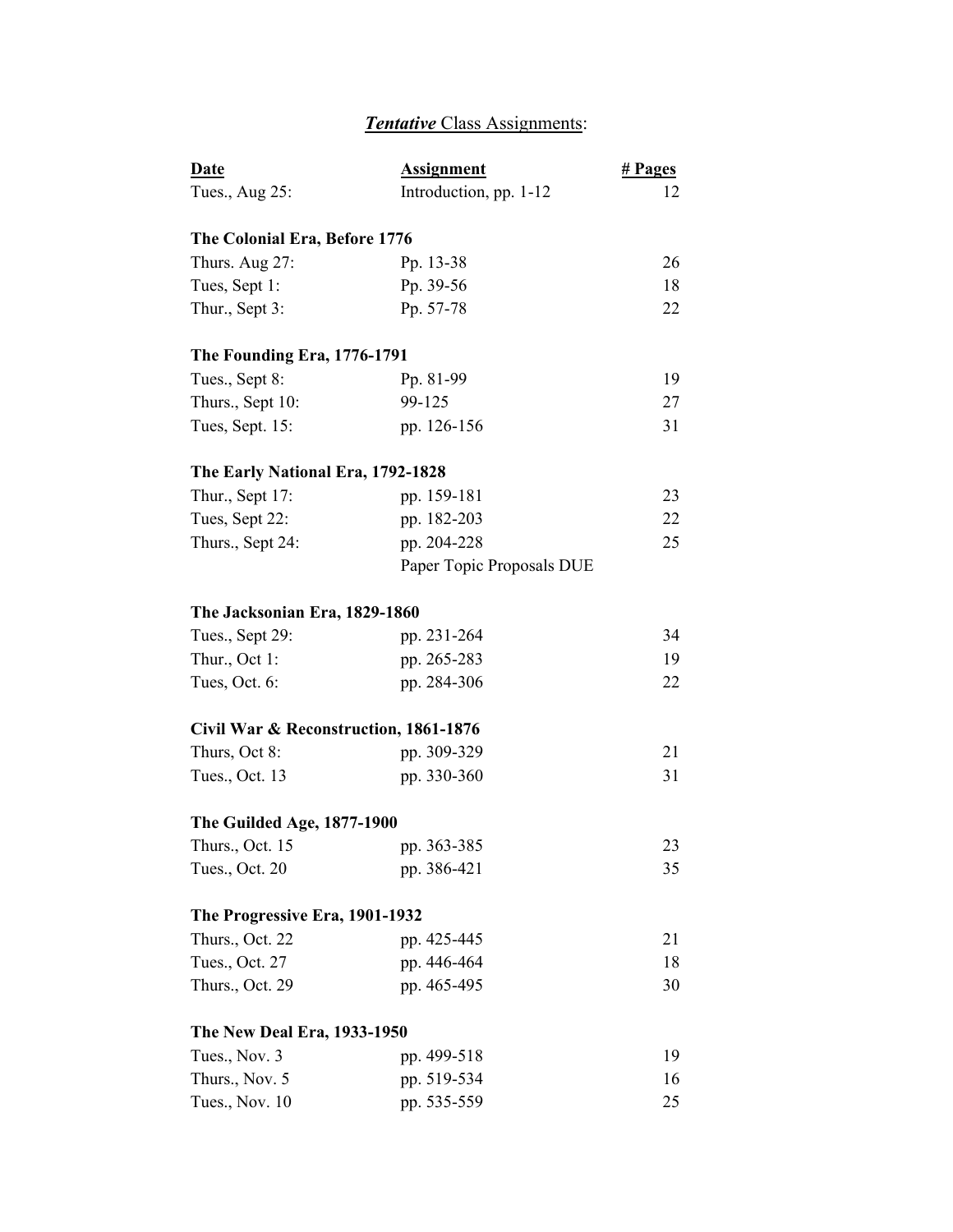| Date                                    | <b>Assignment</b>    | # Pages |
|-----------------------------------------|----------------------|---------|
| Civil Rights & Great Society, 1951-1980 |                      |         |
| Thurs., Nov. 12                         | pp. 563-582          | 20      |
| Tues., Nov. 17                          | pp. 583-594; 616-621 | 18      |
| Thurs., Nov. 19                         | pp. 595-615; 622-631 | 30      |
| <b>Recent Politics, 1981- Present</b>   |                      |         |
| Tues., Nov. 24                          | pp. 635-664          | 30      |
| Tues., Dec. 1                           | pp. 665-695          | 31      |
| Thurs., Dec. 3                          | Review               |         |

# **University-Mandated Statements**

#### *Classroom Behavior*

Both students and faculty are responsible for maintaining an appropriate learning environment in all instructional settings, whether in person, remote or online. Those who fail to adhere to such behavioral standards may be subject to discipline. Professional courtesy and sensitivity are especially important with respect to individuals and topics dealing with race, color, national origin, sex, pregnancy, age, disability, creed, religion, sexual orientation, gender identity, gender expression, veteran status, political affiliation or political philosophy. For more information, see the policies on [classroom behavior](http://www.colorado.edu/policies/student-classroom-and-course-related-behavior) and the [Student Code of Conduct.](https://www.colorado.edu/sccr/sites/default/files/attached-files/2019-2020_student_code_of_conduct_0.pdf)

### *Requirements for COVID-19*

As a matter of public health and safety due to the pandemic, all members of the CU Boulder community and all visitors to campus must follow university, department and building requirements, and public health orders in place to reduce the risk of spreading infectious disease. Required safety measures at CU Boulder relevant to the classroom setting include:

- maintain 6-foot distancing when possible,
- wear a face covering in public indoor spaces and outdoors while on campus consistent with state and county health orders,
- clean local work area,
- practice hand hygiene,
- follow public health orders, and
- if sick and you live off campus, do not come onto campus (unless instructed by a CU Healthcare professional), or if you live on-campus, please alert [CU Boulder Medical](https://www.colorado.edu/healthcenter/coronavirus-updates/symptoms-and-what-do-if-you-feel-sick)  [Services.](https://www.colorado.edu/healthcenter/coronavirus-updates/symptoms-and-what-do-if-you-feel-sick)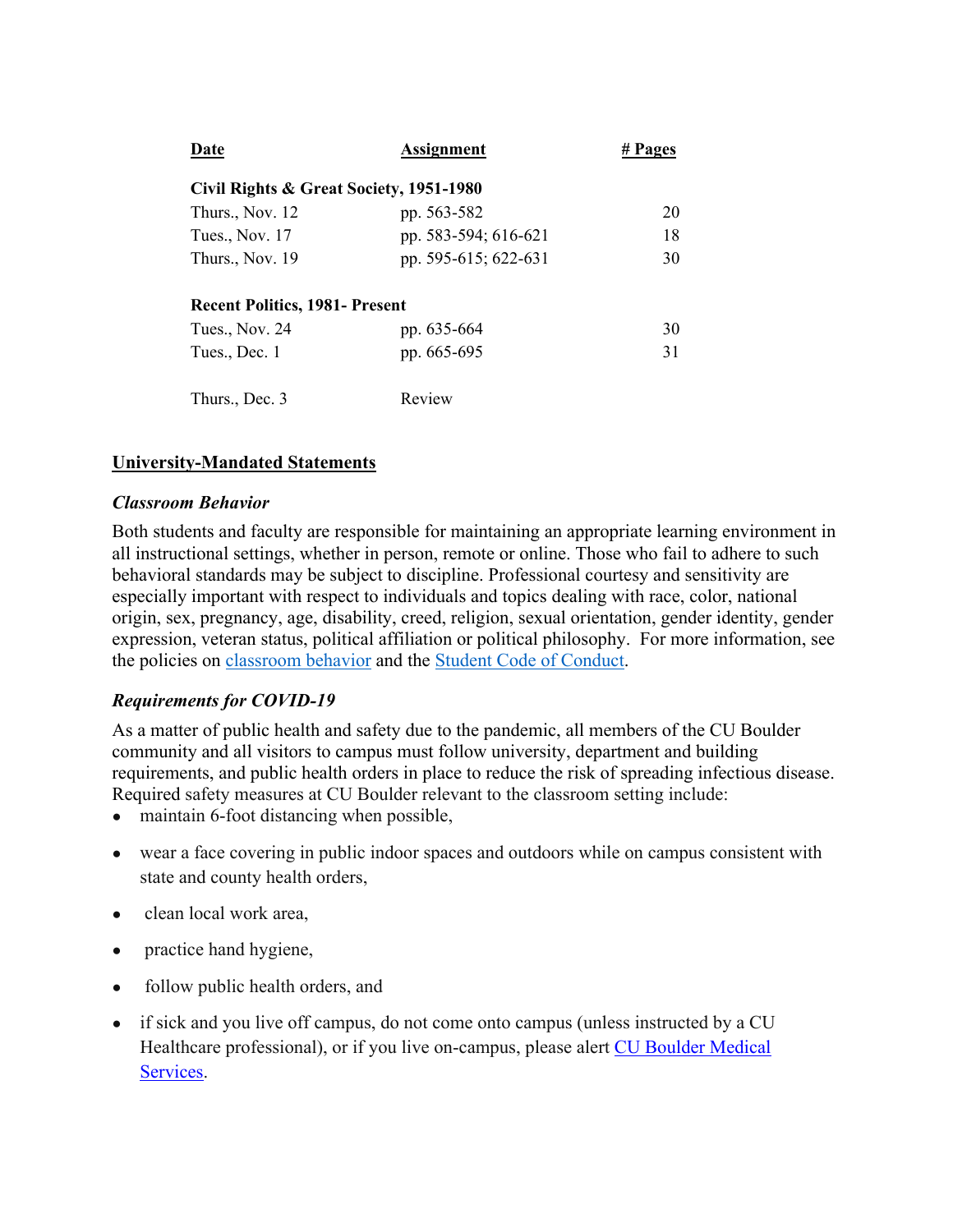Students who fail to adhere to these requirements will be asked to leave class, and students who do not leave class when asked or who refuse to comply with these requirements will be referred to [Student Conduct and Conflict Resolution.](https://www.colorado.edu/sccr/) For more information, see the policies on [COVID-](https://www.colorado.edu/policies/covid-19-health-and-safety-policy)[19 Health and Safety](https://www.colorado.edu/policies/covid-19-health-and-safety-policy) and [classroom behavior](http://www.colorado.edu/policies/student-classroom-and-course-related-behavior) and the [Student Code of Conduct.](http://www.colorado.edu/osccr/) If you require accommodation because a disability prevents you from fulfilling these safety measures, please see the "Accommodation for Disabilities" statement on this syllabus. Before returning to campus, all students must complete the [COVID-19 Student Health and](https://www.colorado.edu/protect-our-herd/how#anchor1)  [Expectations Course.](https://www.colorado.edu/protect-our-herd/how#anchor1) Before coming on to campus each day, all students are required to complete a [Daily Health Form.](https://www.colorado.edu/protect-our-herd/daily-health-form) In this class, you may be reminded of the responsibility to complete the [Daily Health Form](https://www.colorado.edu/protect-our-herd/daily-health-form) and given time during class to complete it.

Students who have tested positive for COVID-19, have symptoms of COVID-19, or have had close contact with someone who has tested positive for or had symptoms of COVID-19 must stay home and complete the [Health Questionnaire and Illness Reporting Form](https://www.colorado.edu/protect-our-herd/daily-health-form) remotely. In this class, if you are sick or quarantined**,** you must not attend class in person. If your illness is not such that it would prevent you from participating in class via remote, please let me know by email as far in advance of class as possible, so that we can make arrangements for you to participate remotely.

# **Accommodation for Disabilities**

If you qualify for accommodations because of a disability, please submit your accommodation letter from Disability Services to your faculty member in a timely manner so that your needs can be addressed. Disability Services determines accommodations based on documented disabilities in the academic environment. Information on requesting accommodations is located on the [Disability Services website.](https://www.colorado.edu/disabilityservices/) Contact Disability Services at 303-492-8671 or  $\sin 6$  ( $\alpha$ ) colorado.edu for further assistance. If you have a temporary medical condition, see [Temporary Medical Conditions](http://www.colorado.edu/disabilityservices/students/temporary-medical-conditions) on the Disability Services website.

### *Preferred Student Names and Pronouns*

CU Boulder recognizes that students' legal information doesn't always align with how they identify. Students may update their preferred names and pronouns via the student portal; those preferred names and pronouns are listed on instructors' class rosters. In the absence of such updates, the name that appears on the class roster is the student's legal name.

# *Honor Code*

All students enrolled in a University of Colorado Boulder course are responsible for knowing and adhering to the Honor Code. Violations of the policy may include: plagiarism, cheating, fabrication, lying, bribery, threat, unauthorized access to academic materials, clicker fraud, submitting the same or similar work in more than one course without permission from all course instructors involved, and aiding academic dishonesty. All incidents of academic misconduct will be reported to the Honor Code [\(honor@colorado.edu\)](mailto:honor@colorado.edu); 303-492-5550). Students found responsible for violating the academic integrity policy will be subject to nonacademic sanctions from the Honor Code as well as academic sanctions from the faculty member. Additional information regarding the Honor Code academic integrity policy can be found at the [Honor Code](https://www.colorado.edu/osccr/honor-code)  [Office website.](https://www.colorado.edu/osccr/honor-code)